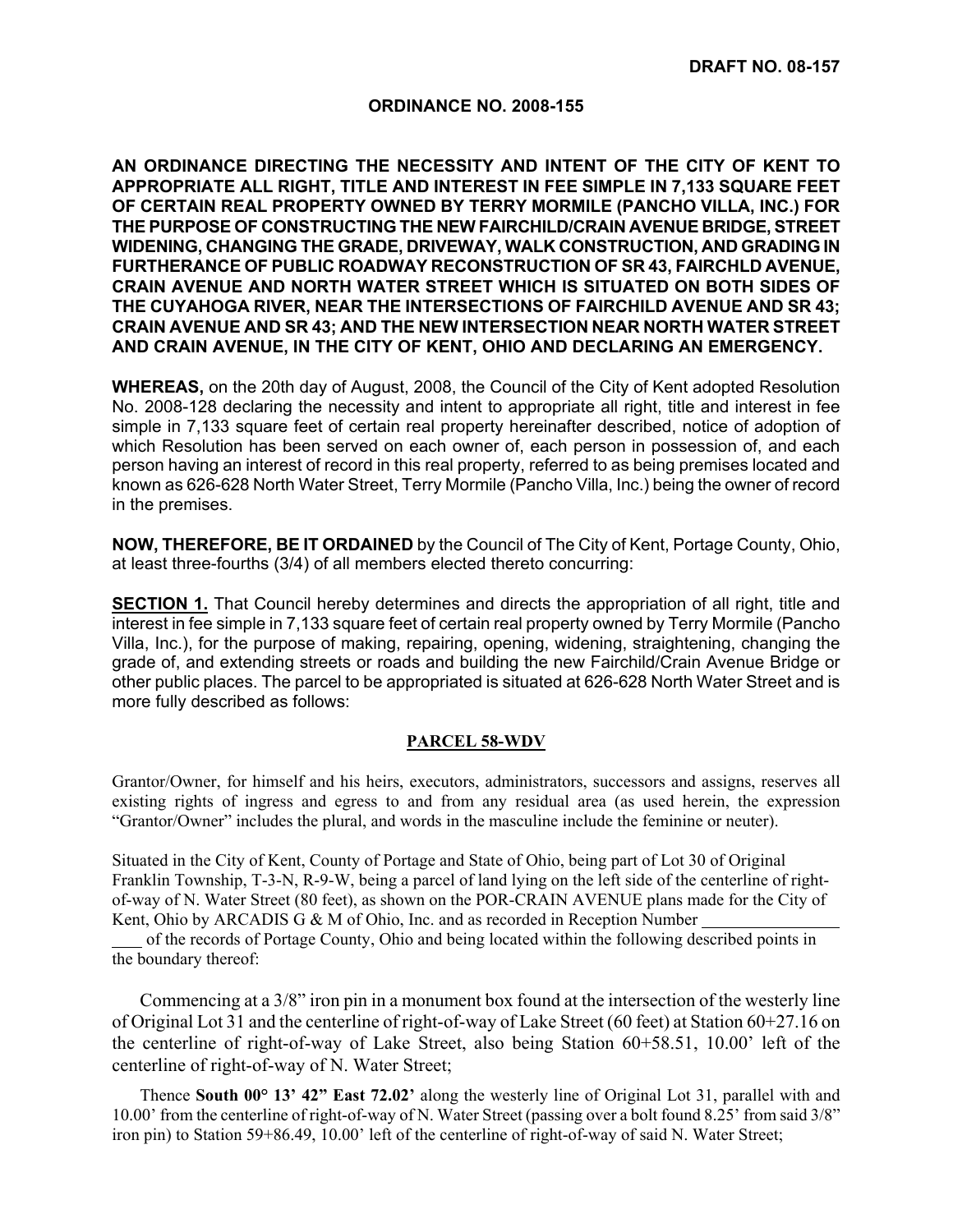Thence **South 89° 46' 18" West 30.00'** perpendicular from the centerline of right-of-way line of N. Water Street to an iron pin set at the northeast corner of a parcel of land now or formerly owned by Pancho Villa, Inc. (Grantor) recorded in Volume 937, Page 252, at Station 59+86.49, 40.00' left of the centerline of rightof-way of said N. Water Street; also being the TRUE PLACE OF BEGINNING of the parcel herein described:

- 1. Thence **South 00° 13' 42" East 163.22'** along the westerly right-of-way line of N. Water Street to Station 58+23.27, 40.00' left of the centerline of right-of-way of said N. Water Street;
- 2. Thence **North 89° 53' 59" West 50.32'** along the southerly property line of said parcel to the southwest corner of said parcel at Station 58+23.56, 90.32' left of the centerline of right-of-way of N. Water Street;
- 3. Thence **North 03° 42' 15" East 22.21'** along the westerly property line of said parcel, also being the existing easterly right-of-way line of ABC Railway Company, to an iron pin set at a point of curvature at Station 58+45.72, 88.80' left of the centerline of N. Water Street;
- 4. Thence continuing along the westerly property line of said Pancho Villa, Inc. parcel along the arc of a curve to the right, said curve having a delta of 01° 25' 04", a radius of 5716.00', a tangent of 70.73'and a chord of 141.45' with a chord bearing of North 04° 24' 47" East, an **arc distance of 141.45'** to an iron pin set at the northwest corner of said parcel at Station 59+86.71, 77.35' left of the centerline of right-of-way of S.R. 43 (N. Mantua Street);
- 5. Thence **South 89° 53' 59" East 37.35'** along the northerly property line of said parcel to the TRUE PLACE OF BEGINNING.

 The above described parcel contains 7133 square feet of land, which includes 0 square feet in the present road occupied, resulting in a net take of 7133 square feet of land of which is contained within Portage County Auditor's Permanent Parcel Number 170302000002-001 and subject to all legal highways and easements of record.

 This description was prepared by Angela M. Metz, E.I. in December 2006 under the direct supervision of Charles A. Hauber, Registered Surveyor Number 8034 and is based on a field survey performed by Finkbeiner, Pettis & Strout, Inc. (now known as ARCADIS G & M of Ohio, Inc.) in 2004 under the direction and supervision of Michael E. Durbin, Registered Surveyor Number 7528.

Bearings in this description are based on the Ohio Coordinate System, NAD83(86), North Zone.

 Grantor claims title by instrument(s) of record in Volume 937, Page 252 of the records of Portage County.

 The stations referred to herein are from the centerline of right-of-way of N. Water Street and Lake Street as found on the City of Kent Right-of-Way Plan POR-CRAIN AVENUE.

 Iron pins set in the above description are 5/8 inch diameter by 30 inch long rebars with a plastic cap stamped "HAUBER 8034" or a drill hole depending upon the nature of the material that is present at each corner after construction.

 Grantor conveys all of the property described above, except they reserve the right of ingress and egress to and from N. Water Street for himself and his heirs, executors, administrators and assigns.

 Grantor, for himself and his heirs, executors, administrators and assigns, reserves the right of ingress and egress to and from any residual area.

**SECTION 2.** That the Director of Law, or his designee, be and he is hereby authorized and directed to make application to a Court of competent jurisdiction by filing therewith a petition for